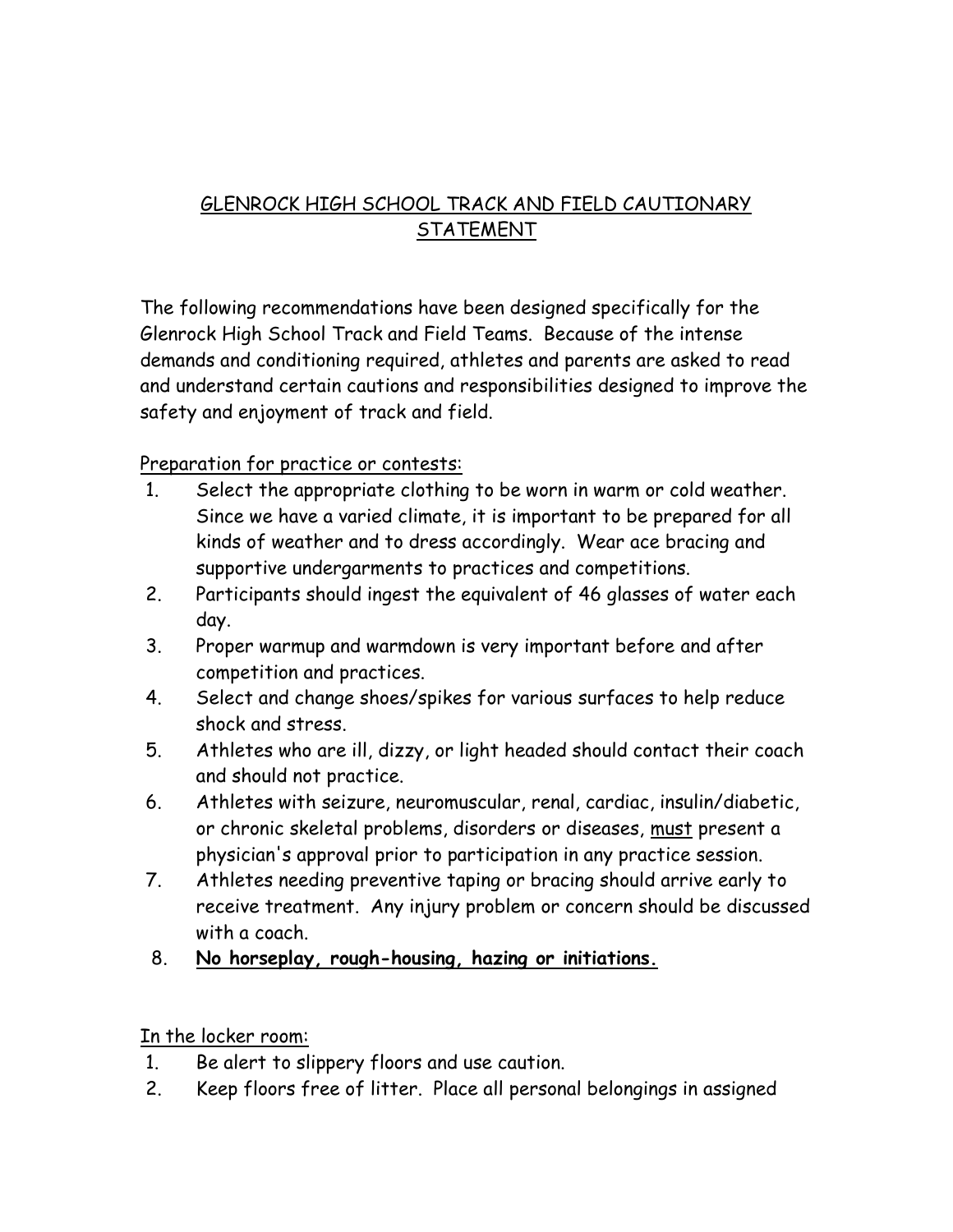locker with the lock securely fastened.

- 3. Close and lock locker doors when away from your assigned locker.
- 4. Keep soap and shampoo in the shower room.
- 5. No horseplay, roughhousing, hazing or initiations.
- 6. If spiked shoes are worn, they are to be put on and taken off outside the building.

Movement to the practice/contest site or travel to contest/practice site:

- 1. Be aware of variations in the surface of ramps, locker rooms, cinder, or artificial tracks.
- 2. In approaching the track, be alert to location of:
	- a. Sprint/hurdle straightaways
	- b. Relay/exchange areas
	- c. Jump/Vault runways and landing pits
	- d. Shot and discus throwing and landing areas
- 3. When jogging for warmup/warmdown, or during practice, run in the outer lanes.
- 4. Stretch thoroughly and start your workout with easy running.
- 5. No horseplay, rough-housing, hazing or initiations.

Hazards specific to track and field:

- 1. Jumpers, throwers, and hurdlers must check equipment to see that it is safe and in proper condition before using. Athletes must notify the event coach in case of any equipment failure.
- 2. Shot/discus thrower(s) must check the throwing sector. Athletes must stay behind the throwing cage when awaiting their turn to throw. When going to retrieve a throwing implement, be sure to always face the ring and to never turn your back. Throwers cannot warm up at any meets or practices without a meet official or coach in the throwing area.
- 3. Hurdlers must be sure hurdles are facing a direction that allows the hurdle to tip if struck by the hurdler.
- 4. Distance runners and relay teams engaged in speed work and time trials should run the inside lanes unless passing a runner. Slower work should be done in the outer lanes.
- 5. When passing other runners during practice, always call "track."
- 6. Athletes should be alert to activity going on around them to prevent collisions and/or the sudden stopping of others.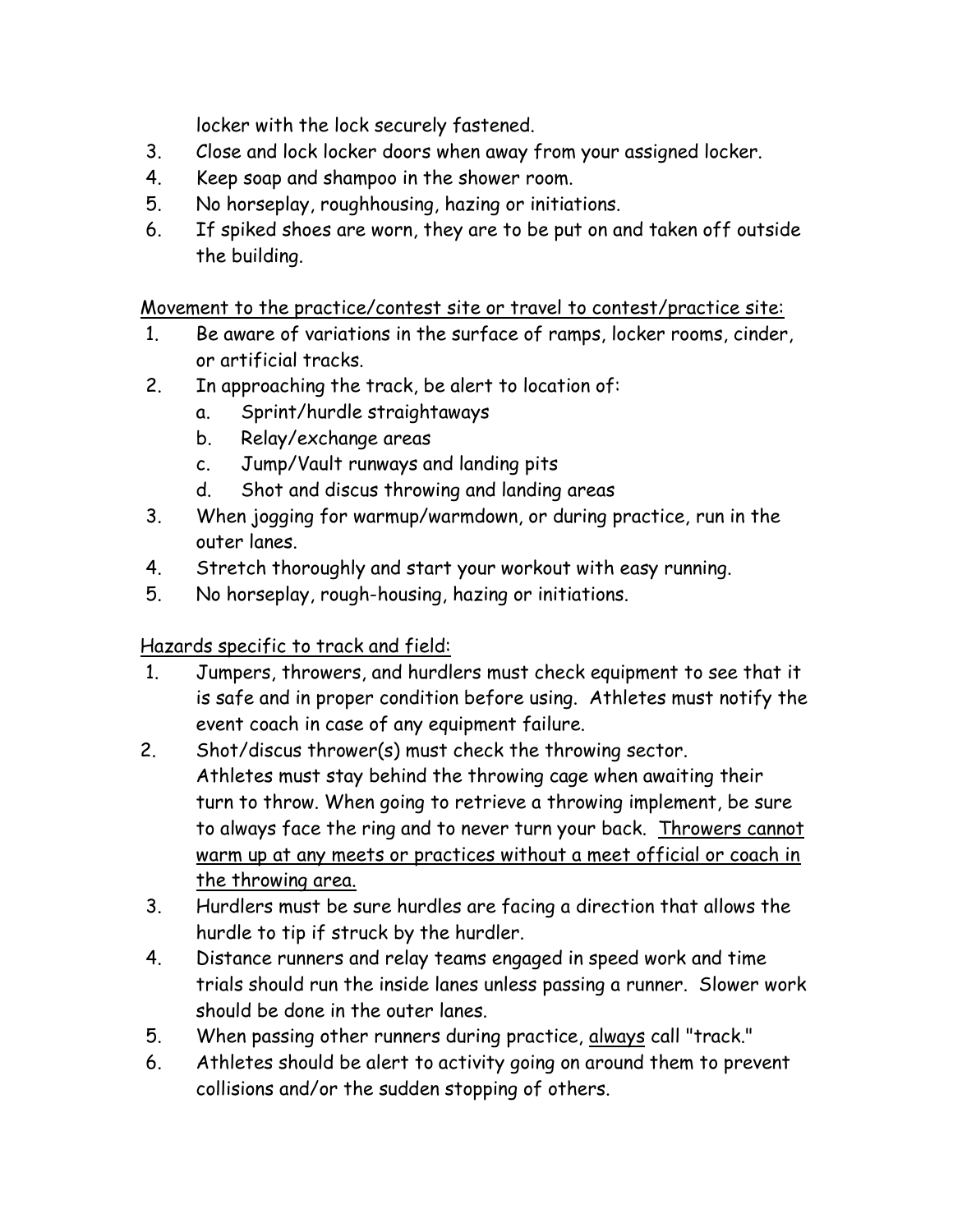- 7. Runners engaged in street work as a method of distance conditioning must face traffic or use sidewalks. Do not wear radio or tape player head phones. Run in single file and be alert at intersections. Avoid heavily traveled streets and always look both ways before crossing.
- 8. Never cut across neighborhood lawns or through private property.
- 9. Avoid sudden stops on hard surfaces while sprinting. A gradual slow down will help prevent unnecessary leg stress.
- 10. Weight training regimens may also be part of your conditioning. Observe all weight room safety rules carefully.
- 11. Dehydration can be dangerous. Athletes should ingest water frequently.
- 12. Sometimes practice will be held in the swimming pool, follow these guidelines:

## Entry Into and Expectations While in the Water

- a. Look before you enter.
- b. No diving in to the shallow end.
- c. Lanes will be designated for various conditioning routines. Swim to the right of any designated lane.
- d. Stay off the lane lines at all times.
- e. Making contact with the diving board or lane lines, pool walls, gutters, or bottom could possibly result in serious bodily injury.
- f. Never hyperventilate.
- g. No horseplay, rough-housing, hazing or initiation.

### Emergencies

Because of the physical demands of track and field, some injuries will occur. All injuries must be called to a coach's attention. Most will be minor and can be managed with basic first aid. However, an occasional situation may require more intense management and may also necessitate involvement of squad members as follows:

- 1. Stop all activities, practice, or competition. DO NOT move the victim!
- 2. Call a coach to manage the situation if not already at the site.
- 3. Sit or kneel in close proximity.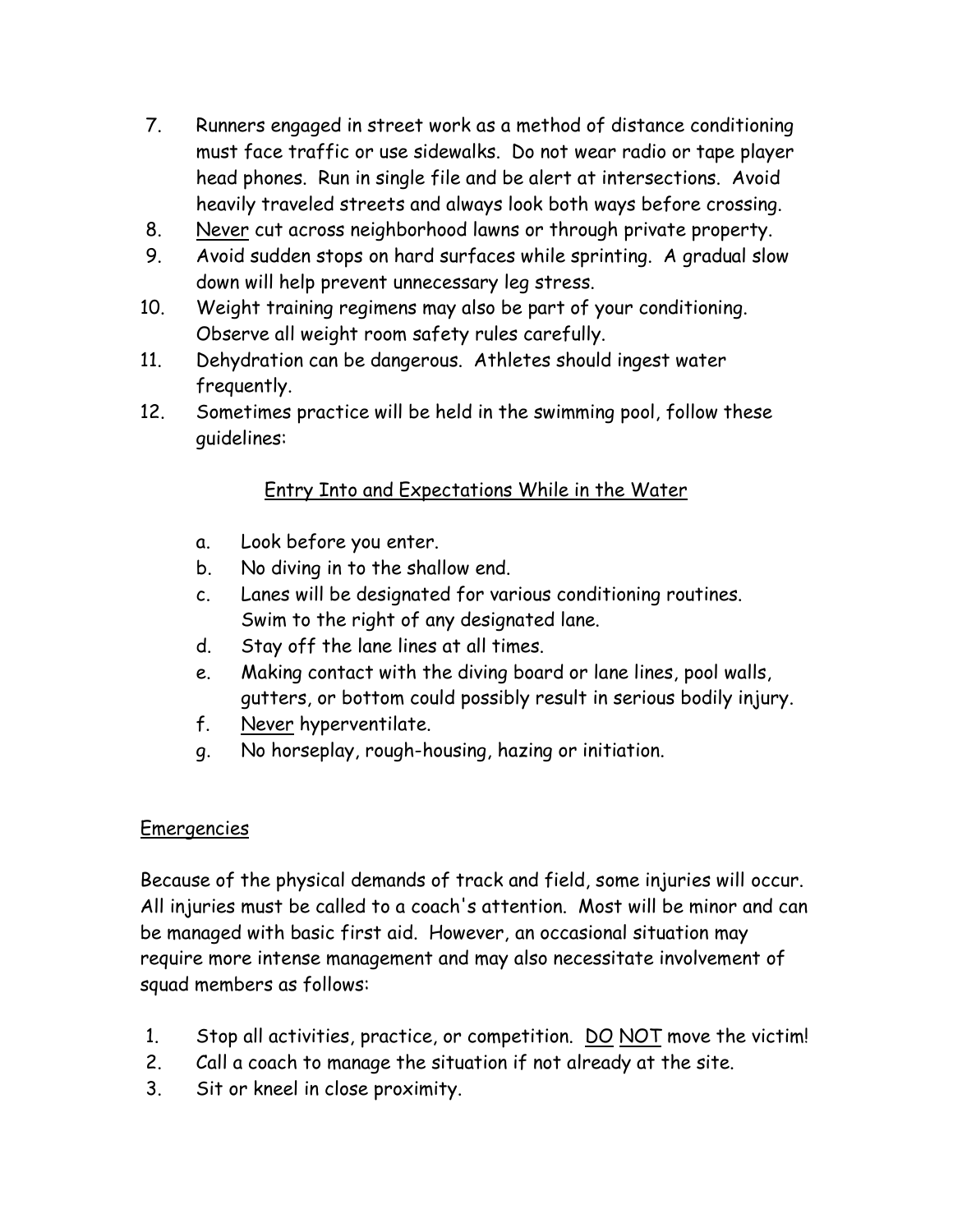- 4. Assist by:
	- a. Helping with the injured person
	- b. Telephoning for additional assistance
	- c. Bringing first aid equipment or supplies to the site
	- d. Keeping onlookers away
	- e. Directing the rescue squad to the accident site
- 5. Fire or Fire Alarm:
	- a. Evacuate or remain outside the building
	- b. Move and remain 150 feet away from the building
	- c. Be prepared to implement the emergency procedures outlined in #4

## ACKNOWLEDGMENT

We certify that we have read, understand, and agree to adhere to the cautions, considerations, and responsibilities required for participation on the Glenrock High School Track and Field Team. This extracurricular activity is governed by the guidelines in the GHS Activities handbook. We will abide by those guidelines as written. Included in those guidelines is the addendum that addresses the proper areas for which to change into and out of competition clothing.

Student's Name – Printed

\_\_\_\_\_\_\_\_\_\_\_\_\_\_\_\_\_\_\_\_\_\_\_\_\_\_\_\_

\_\_\_\_\_\_\_\_\_\_\_\_\_\_\_\_\_\_\_\_\_\_\_\_\_\_\_\_

Parent's Name - Printed

\_\_\_\_\_\_\_\_\_\_\_\_\_\_\_\_\_\_\_\_\_\_\_\_\_\_\_/\_\_\_\_\_\_\_